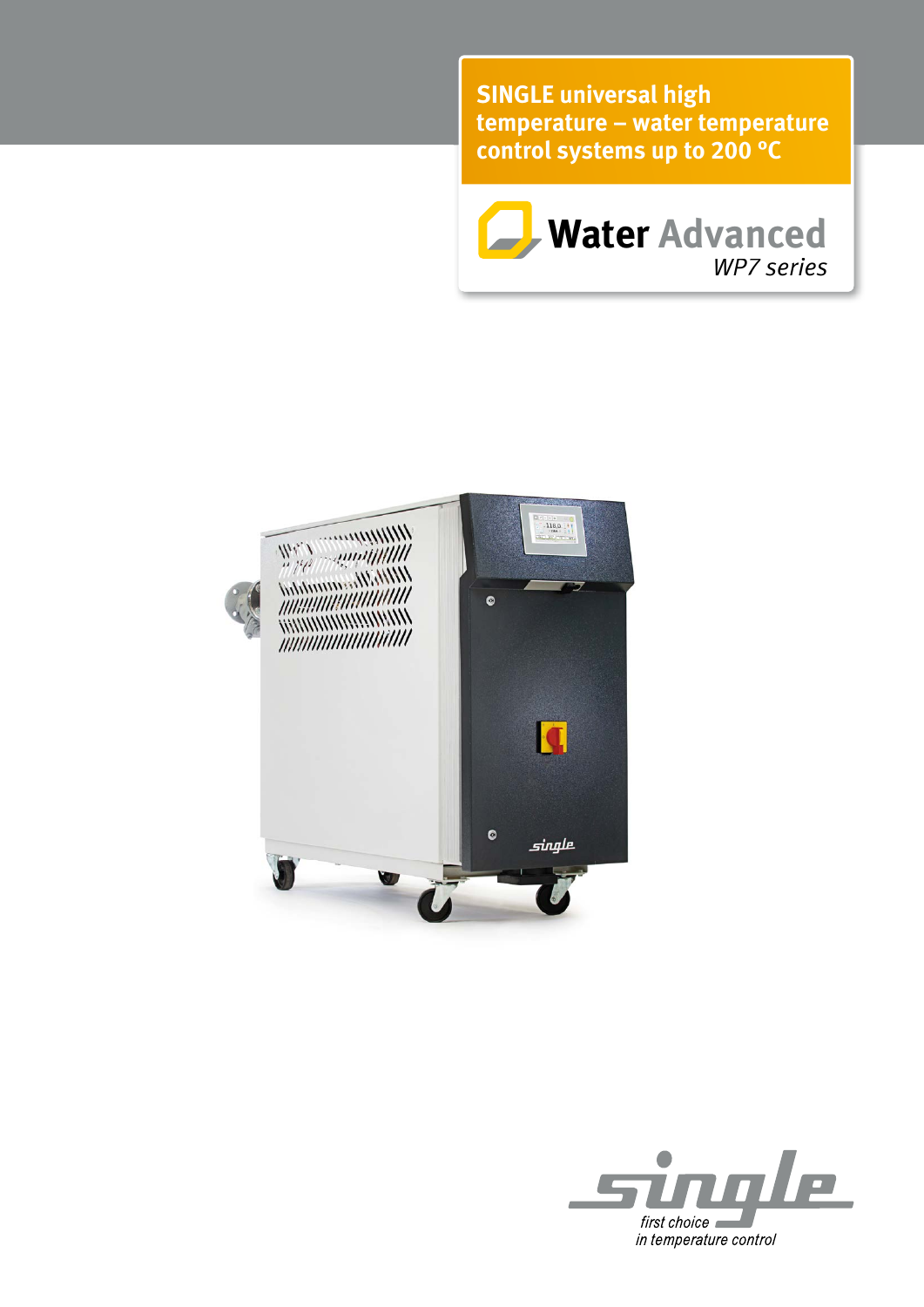**SINGLE universal high temp erature – water temperature control systems up to 200 °C**

*i*



The high-performance WP7 water temperature control systems meet the highest safety requirements and provide a temperature range from 90 °C to 200 °C as well as almost unlimited options.

Quality, durability and energy-saving operation were very important factors in the design.

The WP7 series only uses the highest quality materials and all water-bearing parts are resistant to corrosion. The pumps are multi-stage centrifugal pumps with high efficiency and therefore very energy-saving. The outstanding insulation of the components also saves energy and contributes to a longer service life of the system.

The WP7 series is equipped with the latest controller technology, which ensures simple operation and energy-saving operation. With the 7" SSC controller, temperature control devices can be easily operated, analysed and controlled – on a single platform, i.e. the devices are compatible with Industry 4.0.

## **Highlights**

- $\blacktriangleright$  High energy efficiency and low heat losses due to complete insulation (from 150 °C) of heat-bearing components and optionally speed-controlled pumps.
- ▸ High reliability and availability due to clever and robust design using corrosion-free materials. Protection class IP54 (hydraulic area and switch box). Control of the heaters via solid state relays.
- $\blacktriangleright$  Latest 7" controller technology Industry 4.0 compatible in the Smart Line package
- ▸ Limescale-free cooling due to continuous bypass of the heat exchanger using a three-way valve
- ▸ Flow measurement
- ▸ Stainless steel piping with flange connections
- ▸ Easy-to-service design
- ▸ Extensive standard equipment

## **Options**

- ▸ Reinforced pumps
- ▸ Suction mould draining / using compressed air
- ▸ Various interfaces
- ▸ Backflow protection
- ▸ Special voltages
- ….. and much more



 $\mathbf{r}$ 

*i*

**The water temperature control systems of the WP7 series up to 200 °C are the core of the product range. The universal applications of the WP7 series range from injection moulding to extrusion.**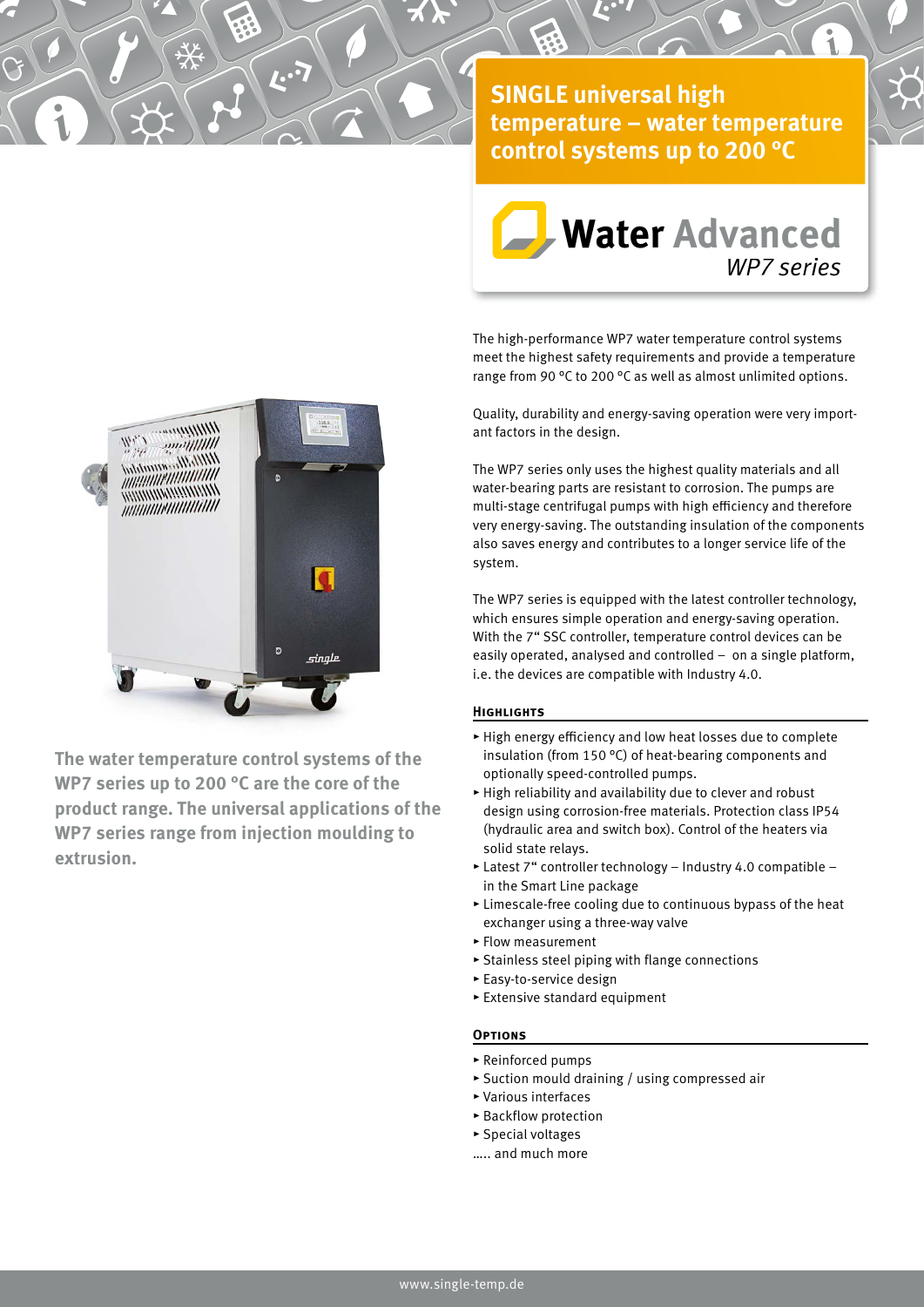## **Modular Line Water Advanced Pressurized**

 $\overline{\mathbf{r}^{\mathbf{.}}\mathbf{z}}$ 



| <b>Water Advanced</b>                                 |   |              |                   |                |                   |                |                |
|-------------------------------------------------------|---|--------------|-------------------|----------------|-------------------|----------------|----------------|
| <b>Structural units</b>                               |   |              | <b>WP7-90</b>     | <b>WP7-90D</b> | <b>WP7-150</b>    | <b>WP7-180</b> | <b>WP7-200</b> |
| Max. temperature range                                |   | $^{\circ}$ C | 90                |                | 150               | 180            | 200            |
| Max. external volume                                  |   |              | 230               |                | 80                | 55             | 43             |
| Heating capacity                                      |   | kW           | 27/54             | 27/54          | 27/54             | 27/54          | 27/54          |
| Type of cooling                                       |   |              | indirectly **     | directly       | indirectly **     | indirectly **  | indirectly **  |
| Cooling capacity (80 °C outlet / 15 °C cooling water) |   | kW           | 300               | 300            | 300               | 300            | 300            |
| Max. flow rate                                        |   | 1/min        | 230               | 230            | 230               | 230            | 230            |
| Max. pressure (max. values of the characteristic)     |   | bar          | $4,7/8,3*$        |                | $4,7/8,3*$        | $3,8/6,2*$     | $3,8/6,2*$     |
| Pump motor capacity                                   |   | kW           | 1,5/3,0           |                | 1,5/3,0           | 1,5/2,2        | 1,5/2,2        |
| Connections circulating media                         |   | AG           | $IG 1\frac{1}{2}$ |                | $IG 1\frac{1}{2}$ | Flange DN 40   | Flange DN 40   |
| Connections cooling water                             |   |              | IG 1"             |                | IG 1"             | IG 1"          | IG 1"          |
| Dimensions (without connections)                      |   | mm           | 1460              |                | 1460              | 1460           | 1460           |
|                                                       | W | mm           | 525               |                | 525               | 525            | 525            |
|                                                       | н | mm           | 1200              |                | 1200              | 1200           | 1200           |
| Approximate weight                                    |   | kg           | 330               |                | 330               | 330            | 330            |

\* Special pump, \*\* Via heat exchanger Subject to technical changes

*i*